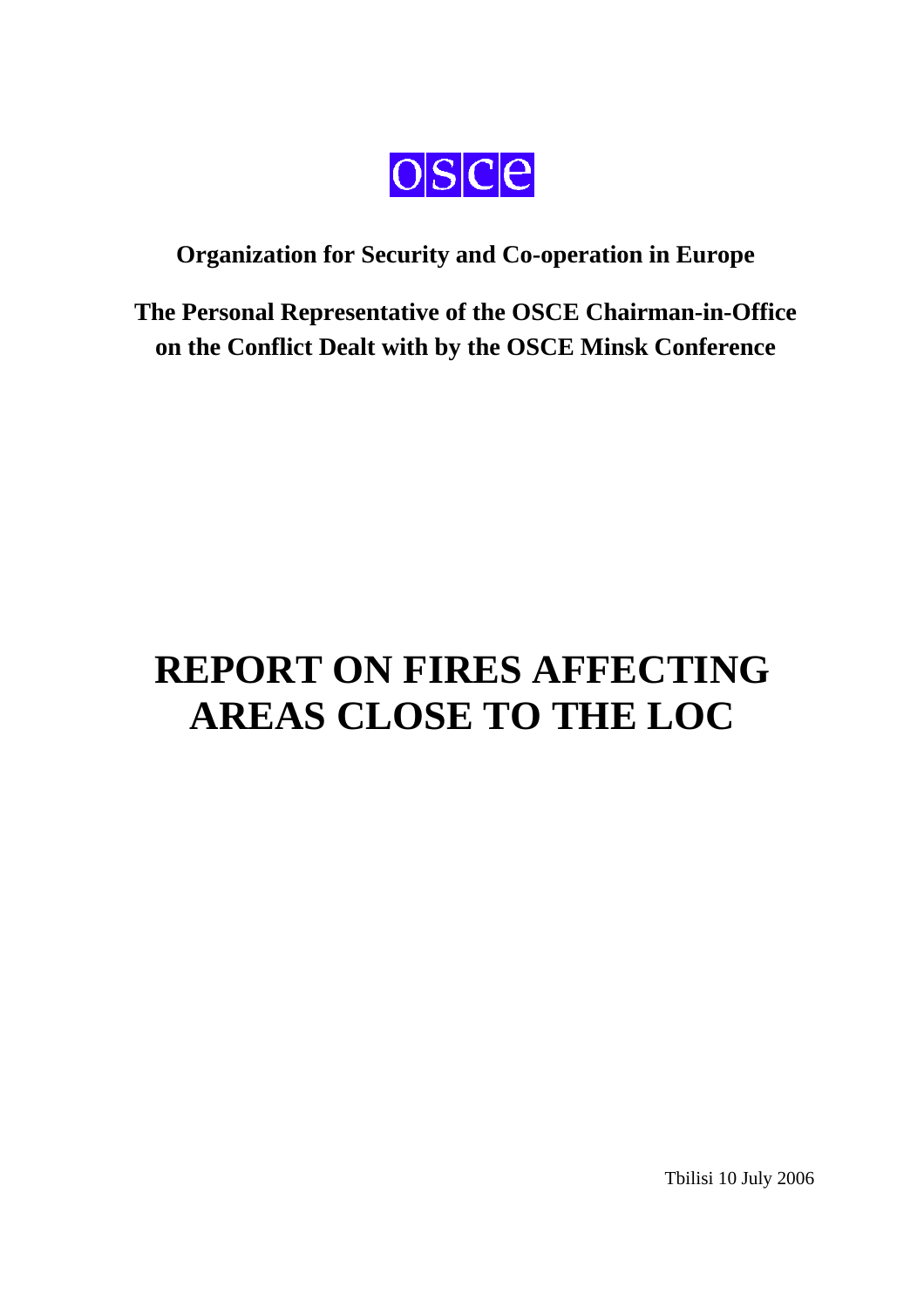#### Introduction

On 22 June, at the Permanent Council in Vienna, the Azerbaijani delegation to the OSCE reported on fires affecting areas close to the Line of Contact (LOC), stating that it is necessary for the OSCE to assess the situation. The delegation distributed a compilation of satellite photographs of the affected areas around the Agdam and Martuni/Khojavend regions. At this point the PR and one member of his Office postponed their leave in order to travel to the area as soon as possible, with one Team assessing the Azerbaijani side of the LOC and the other the NK side.

On 23 June the Office submitted a note verbale to the Azerbaijani MFA and a similar request was forwarded to the NK authorities requesting Monitorings on 3-5 July, allowing the necessary time for the sides to put in place the usual security and safety measures for access to the areas close to the LOC. On 27 June a letter was forwarded to the CiO, Minister De Gucht, from the Foreign Minister of Azerbaijan officially requesting the PR CiO to investigate the situation regarding the fires. The NK authorities also sent a similar request to the Office of the PR CiO.

As the Office was requested to assess the situation as a matter of urgency, it was not possible to invite any experts to join the Teams.

The satellite photographs presented by the Azerbaijani authorities served as a very useful point of reference in identifying the affected areas.

The Monitorings, which facilitated the Teams' access to those areas close to the LOC where the fires had been, were conducted in the Agdam and Martuni/Khojavend regions on 3 and 4 July. A shot was fired on the final Observation site of the Monitoring on 4 July and as a result of the lack of adequate security measures, the PR CiO decided to cancel the last Monitoring scheduled for 5 July. The assessment was then made at a safe distance from the LOC. Despite these setbacks, the Monitoring Teams were able to cover, for the most part, the areas affected by fire. At the end of Day 1 on part of the Azerbaijani side of the LOC and throughout the area on Day 2, there were heavy rains, decreasing the chances of further fires.

# Routing and Observations

# *Day 1*

The Monitoring on Day 1 covered the areas close to the LOC to the east of Agdam, specifically in the areas of Kiyasli, Kengerli, Etemezli, Novruzlu, Marzili, Yusifjanly, Mekhrizli and Evoglu.

Team 1 (NK side)

The Team left Stepanakert/Khankendi and drove towards Agdam. On the outskirts of Stepanakert/Khankendi, an area of approximately one hectare where the grass had burnt away was visible from the road. The Team drove through Agdam, the eastern outskirts of which had also been affected by grass fires, over a relatively wide area, but confined to grass.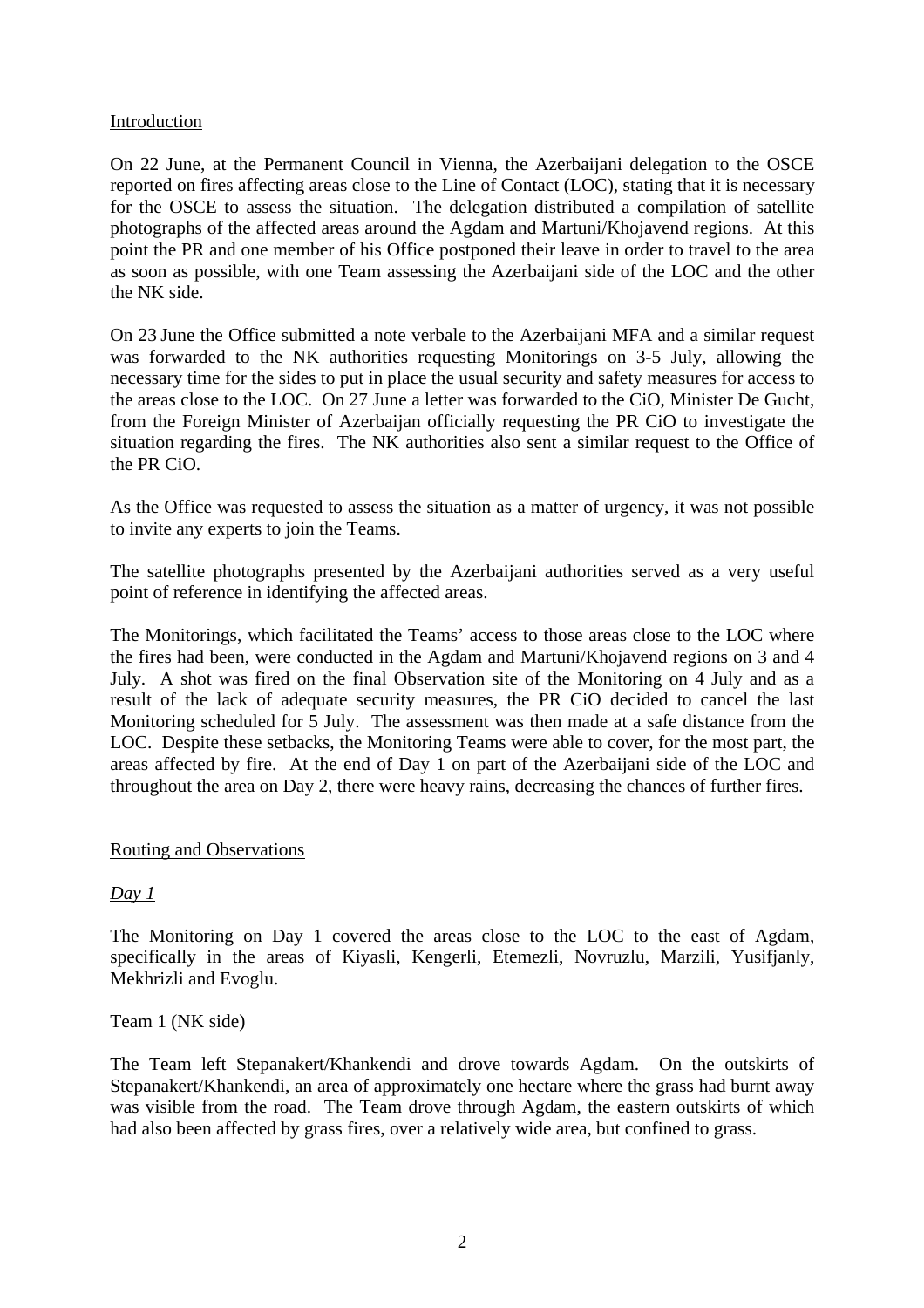From Agdam the Team headed north-east on the main road from Etemezli in the direction of Bash Karvend for approximately 8 kilometres. On this road, 1.5-2 km north of Kengerli, the Team stopped to view a field of burnt grass, approximately 3 hectares, immediately to the west of the road. A firebreak had been cut through the grass to prevent the fire spreading. Also visible west of the road was smoke from a fire in the vicinity of Mekhrizli on the Azerbaijani side of the LOC. The Team then travelled through the villages of Etemezli and Kengerli, where there were areas of burnt grass. The fire had spread over a wide area, and it was clear where roads and other barriers had acted as firebreaks.

At the first Monitoring site north-east of Sarydjarly, in the no-man's land between the NK and Azerbaijani positions, a fire had burned away the grass. Local commanders stated that the fire had reached their positions, and signalled damage in the trenches and fortifications. According to them the fires had burned 5-10 June and 15-20 June, and mines had exploded also during these periods as a result.

From this site, the Team moved south-west on the road past Sarydjarly, continuing south towards the second Monitoring site. The areas around these roads had been affected by extensive grass fires. Smoke from a fire towards the LOC was visible from the road to the east of Novruzlu. The Team crossed the bridge over the dry river bed on the road from Koysarly. Novruzlu and Yusifjanly had been affected by extensive grass fires. From the second Monitoring site, the Team returned to Stepanakert/Khankendi by the same route.

Team 2 (Azerbaijani side)

From Barda, the Team travelled south-west to Gindarkh and Guzanli and onward to Mekhrizli. Passing the village of Mekhrizli, the Team drove 4 km towards the first Monitoring site. In the vicinity of the village the Team could see small fields of stubble burned after the grain harvest. Approximately 300 metres east of the Monitoring site areas of burnt grass were clearly visible. Large areas of burnt grass towards the LOC and beyond were seen in the course of the Monitoring. Local commanders informed the Team that the fires had started at the beginning of June and lasted until approximately 23 June.

From this site, the Team returned via the same route and after 2 km turned south, reaching the second Monitoring site 5 km further south. The grass in some areas at the Monitoring site and also in no-man's land had burned away. The Team observed smoke from the vicinity of Novruzlu and beyond.

# *Day 2*

The Monitoring on Day 2 covered the areas close to the LOC from a point north-east of the village of Marzili running south-east to the village of Kurapatkino.

At the third Monitoring site, immediately after visual contact was established between the Teams, a shot was registered by the Team on the Azerbaijani side. The Monitoring was immediately halted and the Teams returned to the vehicles and left the area.

# Team 1 (NK side)

The Team left Stepanakert/Khankendi, travelling through Agdam, and headed south-east towards Martuni/Khojavend. Approximately 16 km north-west of Martuni/Khojavend, the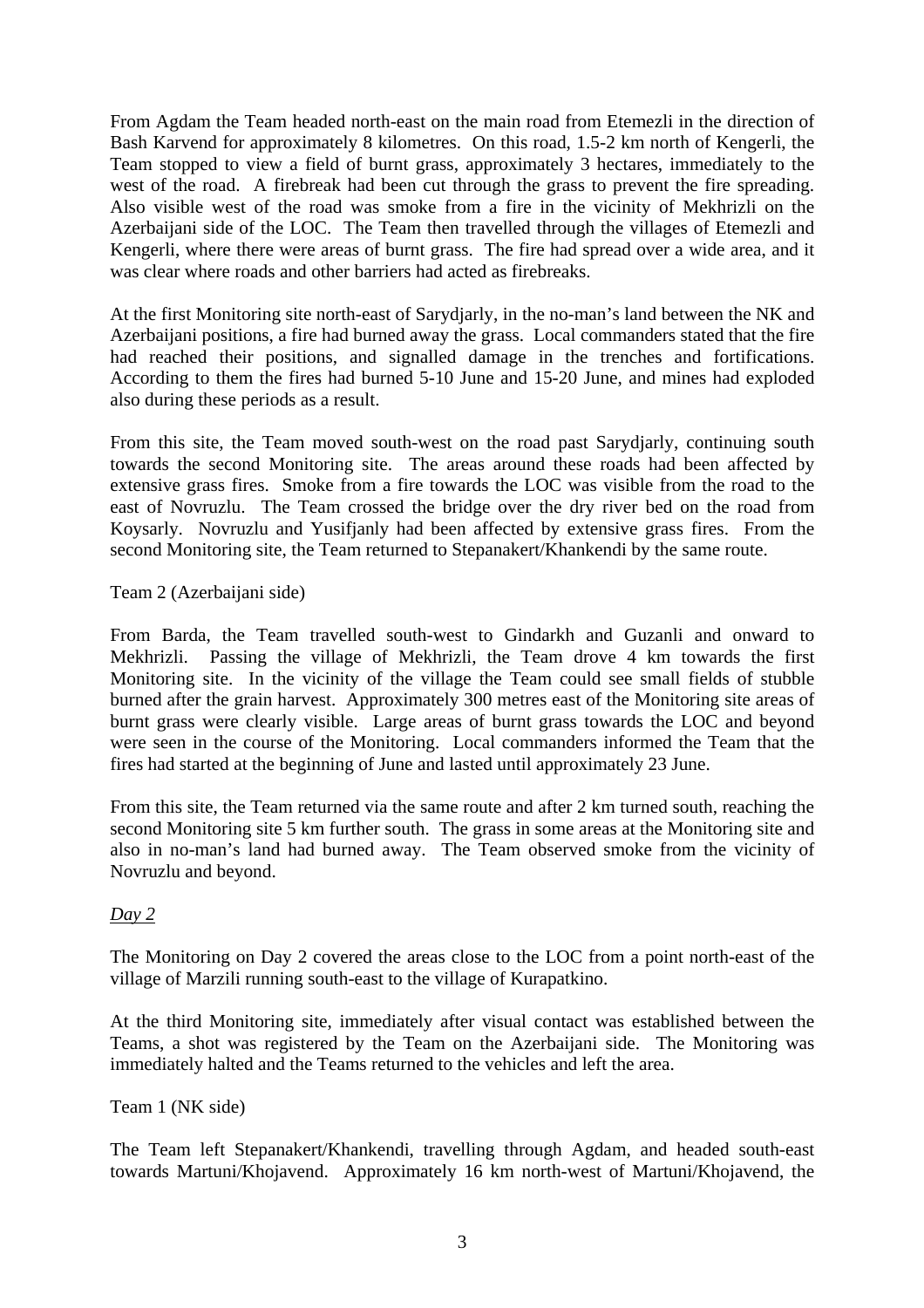Team headed north-east towards Marzili, the first Monitoring site. On the approach to Marzili and in the town itself, there had been extensive grass fires. The areas to the south of the road were mainly unaffected.

From the first Monitoring site, the Team travelled on a track beginning 1 km east of Marzili, heading south-east to the second Monitoring site 5 km north of Kurapatkino. This track ran 2-3 km parallel to the LOC. From the second Monitoring site, the Team continued south-east towards Kurapatkino. Along the length of the whole road from the first Monitoring site to the third, there were very few areas affected by fire. From the NK positions at the third Monitoring site on the outskirts of Kurapatkino, relatively extensive areas of burnt grass were visible close to the Azerbaijani front line positions.

From the third Monitoring site, the Team travelled past Kurapatkino, taking the road southwest to Martuni/Khojavend, then north-west to Agdam, returning to Stepanakert/Khankendi. The areas visible from the road between Martuni/Khojavend and Agdam were mainly unaffected.

# Team 2 (Azerbaijani side)

From Barda, the Team travelled south-east to Agjabedi, then headed to the first Monitoring site via the village of Minekhorlu. Approximately 18 km west of Minekhorlu and 500 metres before reaching the Monitoring site, an area of burnt grass was visible from the road. From the Monitoring site the Team observed large areas of burnt grass along the LOC on both sides, and in no-man's land.

From the first Monitoring site, the Team travelled approximately 10 km to the south-east, 2-3 km parallel to the LOC to the second Monitoring site. The area along this route had not been affected by fire, although from the Observation site the Team observed large areas of burnt grass, mainly on the NK side, but also in some parts on the Azerbaijani side, especially to the south.

From this site, the Team drove parallel to the LOC 6 km to the south-east, towards the village of Kurapatkino, and the third Monitoring site, passing an area approximately 2 km from the LOC where, in parts, there were areas of burnt grass. The Team left the area via the village of Regibar, back to Agjabedi and onward via the same route.

#### *Day 3*

Despite the fact that a Monitoring did not take place on Day 3 because of the shooting incident the previous day, the Teams were able to cover the area of the LOC from Kurapatkino south-east to north-east of the village of Ashagi Veysalli.

#### Team 1 (NK side)

From Martuni/Khojavend, the Team travelled south-east towards Ashagi-Veysalli, stopping approximately 2 km north-west of the village. The Team then drove north-west, parallel to the LOC, to the village of Kurapatkino, taking advantage of the high ground and secure location, to view the surrounding area. From its high position, the Team could observe vast areas affected by fire beyond the LOC. Several areas of burnt grass were visible along the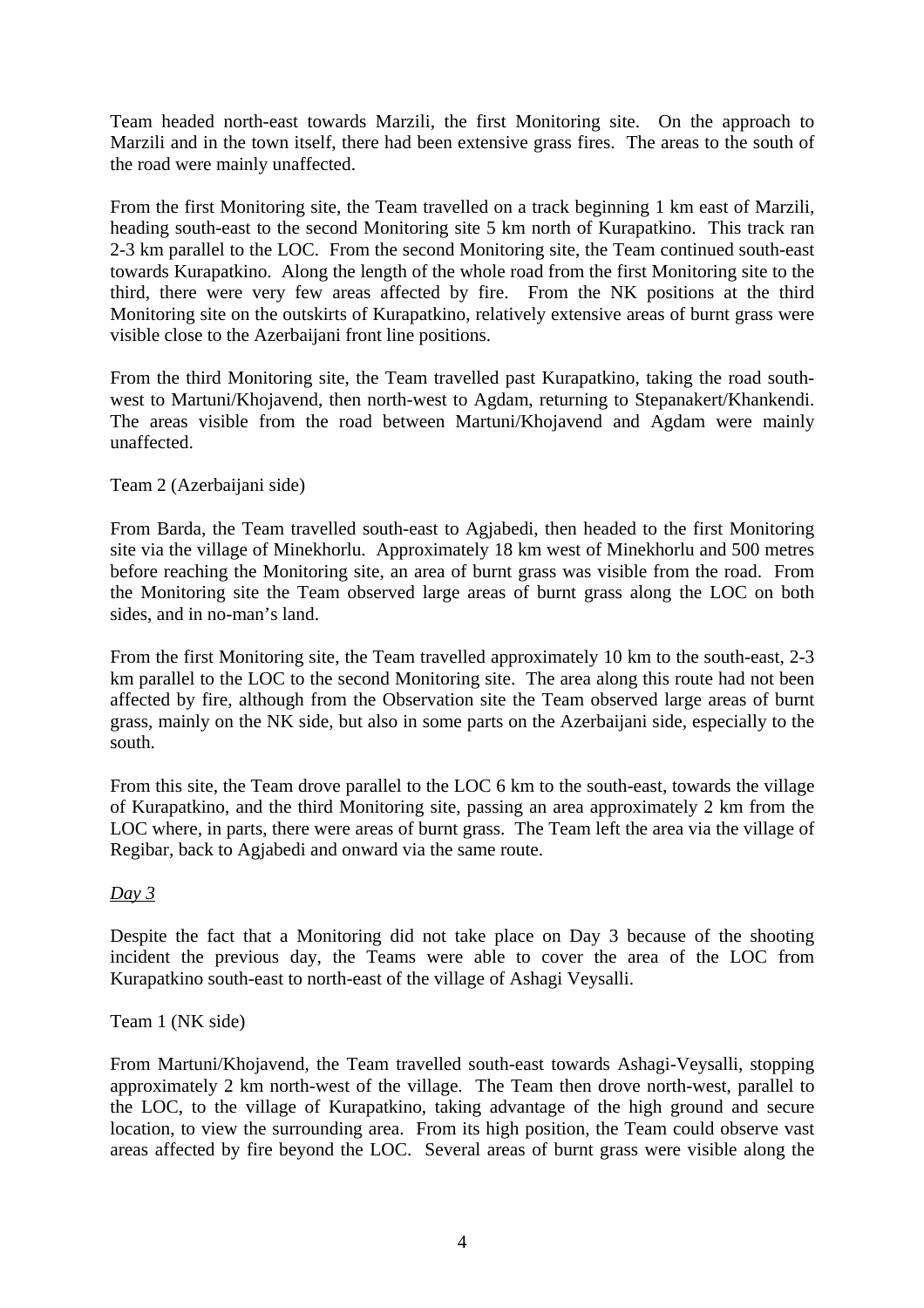route, including approximately 6 km north-west of Ashagi-Veysalli and in patches along the LOC.

#### Team 2 (Azerbaijani side)

From Agjabedi, the Team travelled to Beylagan, then continued west for approximately 30 km and stopped 4 km from the LOC, approximately 6 km north-east of Ashagi Veysalli. Travelling from this point, 4-5 km parallel to the LOC, north-west along the valley towards Kurapatkino, the Team could observe large areas of burnt grass.

#### Information as stated by the Parties

The local commanders on the NK side stated that servicemen and civilians were doing their best to put out the fires. They complained that crops and cattle were at risk from the fires, as well as soldiers serving in the trenches. According to them it made no sense for the NK side to start fires so close to the front lines, for safety reasons. The fires could destroy mines which were there as defensive measures and which were difficult, dangerous and costly to replace. Local commanders alleged that the Azerbaijani side had used tracer rounds to set fire to grass and crops behind the NK positions. They added that in such hot weather, fires could also be started incidentally by discarded cigarettes or glass. It was acknowledged that fires occur every year.

The local commanders on the Azerbaijani side claimed that the NK side were shooting tracer rounds and incendiary ammunition into the positions close to and behind the Azerbaijani front line positions to start fires. They also alleged that the NK side took advantage of the wind direction to start fires at the LOC, which would be spread by the wind to the Azerbaijani areas behind the LOC. They claimed that this was done to make life difficult for the civilian population and servicemen in the trenches. Local commanders and local authorities further alleged that the NK side were deliberately setting fire to former Azerbaijani villages in the occupied territories to destroy whatever remains there. On several occasions, local authorities acknowledged that fires occur every year.

#### Summary of Findings

The photographs provided by the Azerbaijani side reflect a reasonably accurate picture of the geographical coverage of the fires. There was no major discrepancy between what was depicted in the photographs and what the Teams were able to view on the ground considering the lapse of time since the photographs were taken.

As acknowledged by the parties, fires are a usual phenomenon in this region at this time of year, although the intense heat which began in early June 2006 does not normally appear until July. Because of the heat and strong winds in the area, the spread of the fires was significantly greater than in recent years. Complaints related to fires have been presented to the Office on occasion during previous Monitorings – see Monitoring Reports 67, 142 and 147. Monitoring Report 80 states that measures had been taken by both parties to prevent the spread of fires.